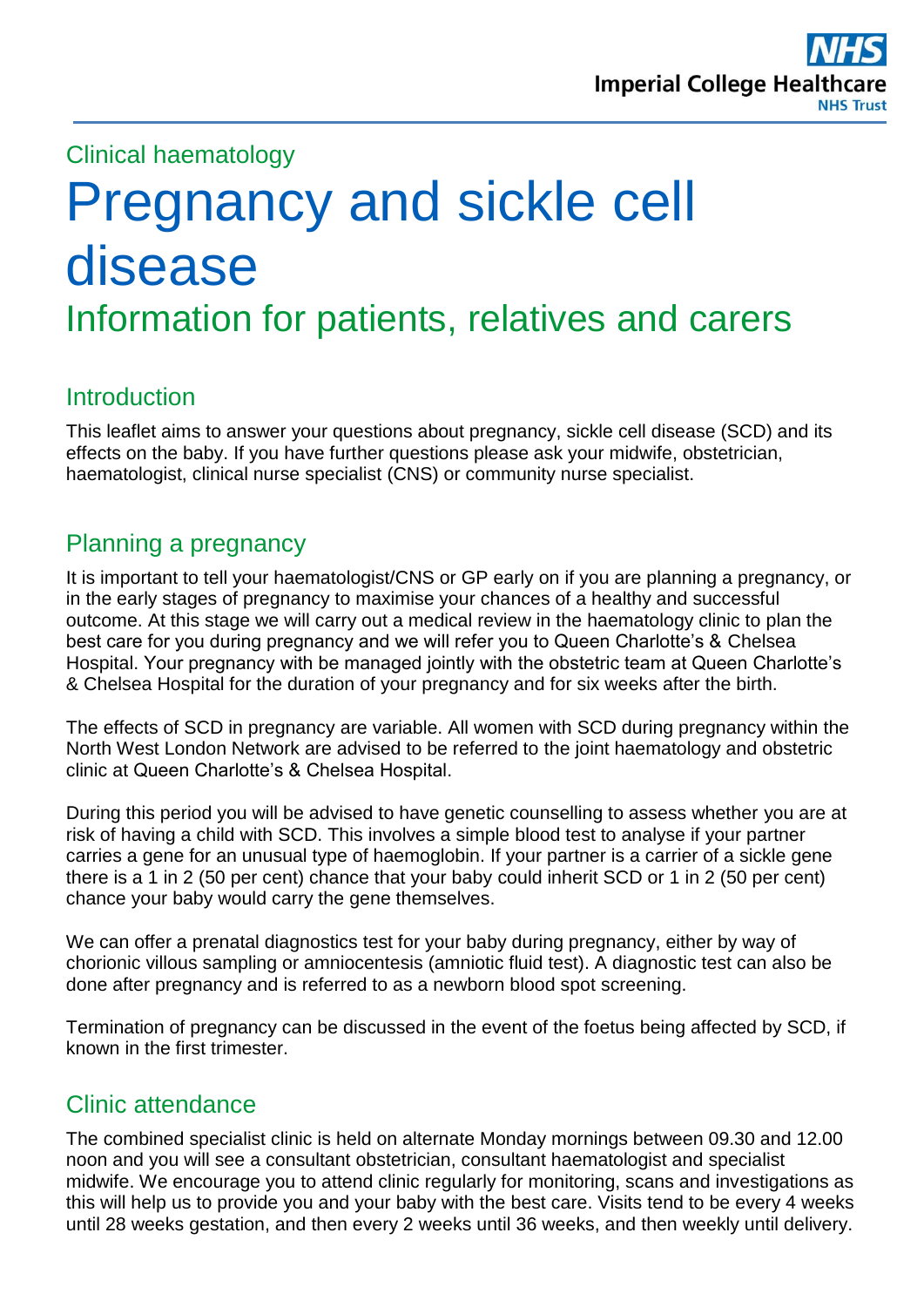Visits can be arranged more frequently if necessary, and a specific check-up is arranged for 6 weeks after the birth.

At your first appointment we will carry out a general review of your health and arrange further tests as needed. The clinic is located on the 2<sup>nd</sup> floor of Queen Charlotte's & Chelsea Hospital in the centre of fetal care (telephone 020 3313 3998).

## How will pregnancy affect my SCD and are there related complications?

SCD in pregnancy affects women differently depending on your health status before becoming pregnant. The most common issues that may occur are:

- increased number of painful crisis during your pregnancy especially towards the end, (usually resolves after delivery)
- as your pregnancy progresses you may become more anaemic (only take iron supplements if your haematologist advises)
- there is an increased risk of the placenta not functioning well, resulting in reduced growth of the baby (intrauterine growth restriction). This will be monitored by regular scans during the pregnancy
- close monitoring of the baby is recommended at every stage including during labour
- there may be an increased risk of high blood pressure. This is monitored closely at the antenatal visits. Ultrasound scanning will be done at frequent intervals due to your high risk pregnancy as follows:
	- o early dating scan between 11-14 weeks
	- o anomaly scan with uterine artery Doppler at 20 weeks
	- o monthly scans for growth and fluid volume from 28 weeks

#### Medicines advice

Before conception or in early pregnancy you will be advised to stop the following medicines due to the risks to the baby:

- hydroxycarbamide stop at least 3 months before conception (this does not affect fertility in women)
- Enalapril
- Desferasirox (Exjade®) or Desferrioxamine (Desferral®) or other iron chelation agents stop at least 3 months before conception or immediately after confirmation of pregnancy
- non-steroidal anti-inflammatory drugs (NSAIDS); Ibuprofen, Naproxen or Nurofen<sup>®</sup>
- Pregaballin and Gabapentin
- Tramadol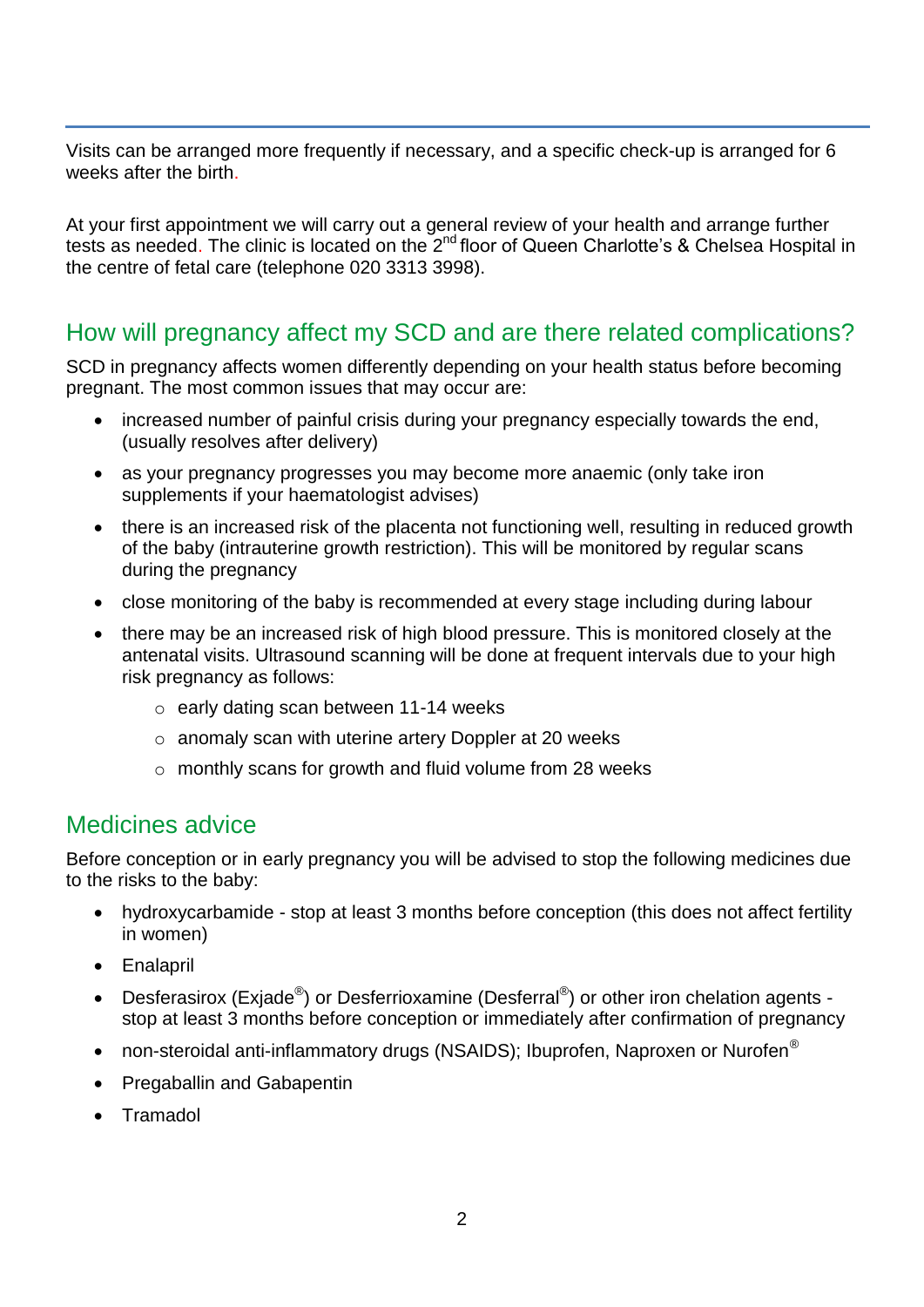During your initial review we may advise you to take a preventative daily dose of a clotting agent throughout your pregnancy and for up to 6 weeks post-birth such as Tinzaparin. Women with SCD are at increased risk of blood clots during pregnancy, particularly if they are less mobile.

Aspirin (75mg) once a day is normally prescribed from the time of your initial scan until approximately 36 weeks to prevent pre-eclampsia.

We advise you to continue with Penicillin (250mg) twice daily or your alternative antibiotic and folic acid (5mg) once daily. If you're anaemic (lower than your baseline) and if advised by your haematologists only then can you take iron supplements.

Check if you are up to date with your recommended vaccines: Influenza (annually), Pneumovax (5 yearly), HIB/Single Men.C, MenACWY, MenB and Hepatitis B booster course.

## How do I look after myself whilst pregnant?

Continue as before your pregnancy to prevent crisis by self-management. The following prevention plan can help you:

- drink plenty of fluids (3 litres in 24 hours) to avoid becoming dehydrated
- avoid alcohol
- eat a healthy, well-balanced diet including fibre to prevent constipation
- if you experience indigestion and it affects your appetite, eat smaller meals more frequently
- plan adequate rest if you become more tired as the pregnancy progresses
- you may need to slow down or reduce your activity in later pregnancy if you are struggling to work, study or cope with home life
- ensure you keep warm
- identify early signs of infection; fever, productive cough with yellow or green sputum, pain passing urine, difficulty breathing and shivers. Seek medical help as soon as possible

#### What happens if I have a crisis whilst pregnant?

You should go to hospital immediately if your sickle cell-related pain cannot be managed with painkillers or you develop chest pain or signs of infection.

If you're under 20 weeks the haematology team will manage you via the renal and haematology triage unit (RHTU) or day pain service.

If you're over 20 weeks the obstetric team will manage you on the delivery suite on the third floor of Queen Charlotte's & Chelsea Hospital.

• If in pain we will start an injectable opiate according to your individual protocol and intravenous paracetamol. Opiates are safe for you and your baby when they are needed for moderate or severe pain for short periods. It is not advised to take opiates on a daily basis during your pregnancy as this could be harmful for you and your baby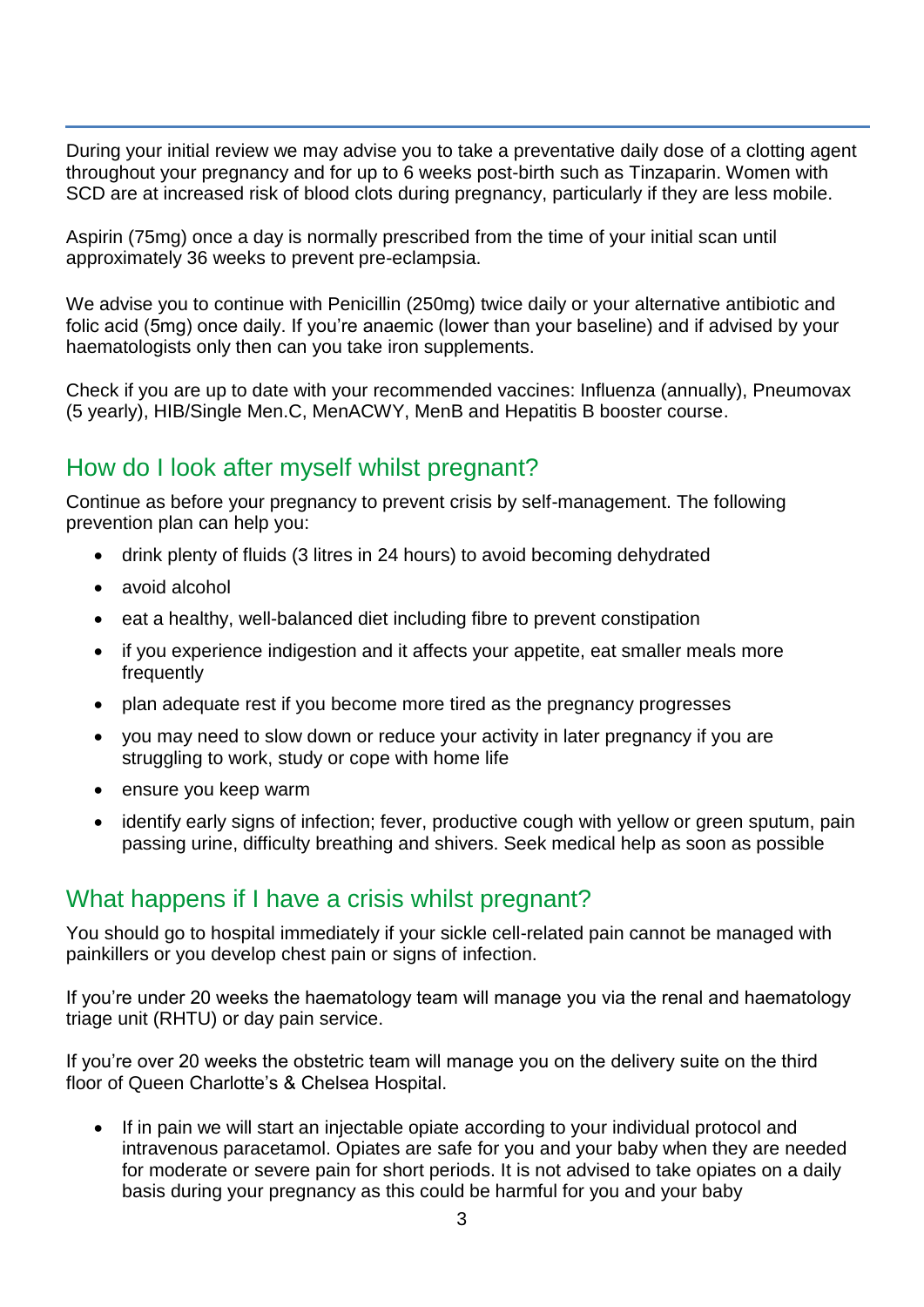We will give you fluids either orally or intravenously to ensure you are well hydrated

- If you have low oxygen levels you will be given oxygen therapy. If your oxygen levels are normal or low you will be advised to use incentive spirometry. This helps to improve lung function through the use of a medical device called an incentive spirometer which is designed to help you take long deep breaths
- Any signs of infection will be treated with antibiotics either orally or intravenously
- Blood tests will be taken if you are unwell to check for anaemia, signs of infection and liver and kidney function

## Blood transfusion and exchange transfusions

Blood transfusions are sometimes given if you become anaemic below your baseline, or in a sickle cell crisis with complications. Anaemia may be more likely to develop when you are in pain as the red blood cells are destroyed in a SCD crisis.

There are two options:

- simple top-up transfusion to correct the anaemia or prevent further crisis
- exchange transfusion to treat acute crisis or prevent crisis or complications

If you are on regular top-up or exchange transfusions this will continue as normal. The transfusions will not interfere with your pregnancy or the health of your baby.

If you have religious objections or concerns about blood transfusions it is essential that you let the obstetric and haematology team know as soon as possible so they can manage your care appropriately.

## How will my labour and birth plan be managed?

The obstetrician and midwives will discuss and agree an individualised birth plan to take into account your medical condition, the condition of your baby, and your wishes for labour. Most women with SCD will carry their baby to term (37 weeks onwards). If you have had a caesarean previously, SCD should not stop you from attempting vaginal delivery. If you have had hip replacements it is important to discuss a suitable delivery plan for you, though normally we would still aim for a normal delivery.

If you experience more frequent crises, are unwell or the baby is not growing as expected it may be advised to induce labour early. Induction is more common amongst pregnant women with sickling disorders than without due to the possibility of complications with the baby. Once you are in established labour it is normal to recommend continuous monitoring of the baby until birth. In terms of pain management, during labour you can have an epidural/regional block or patient controlled analgesia (PCA) and intravenous paracetamol as required. This will be discussed with you by an anaesthetist.

If labour does not progress following induction, a caesarean section may be necessary and, in certain situations, a caesarean section may be planned without induction.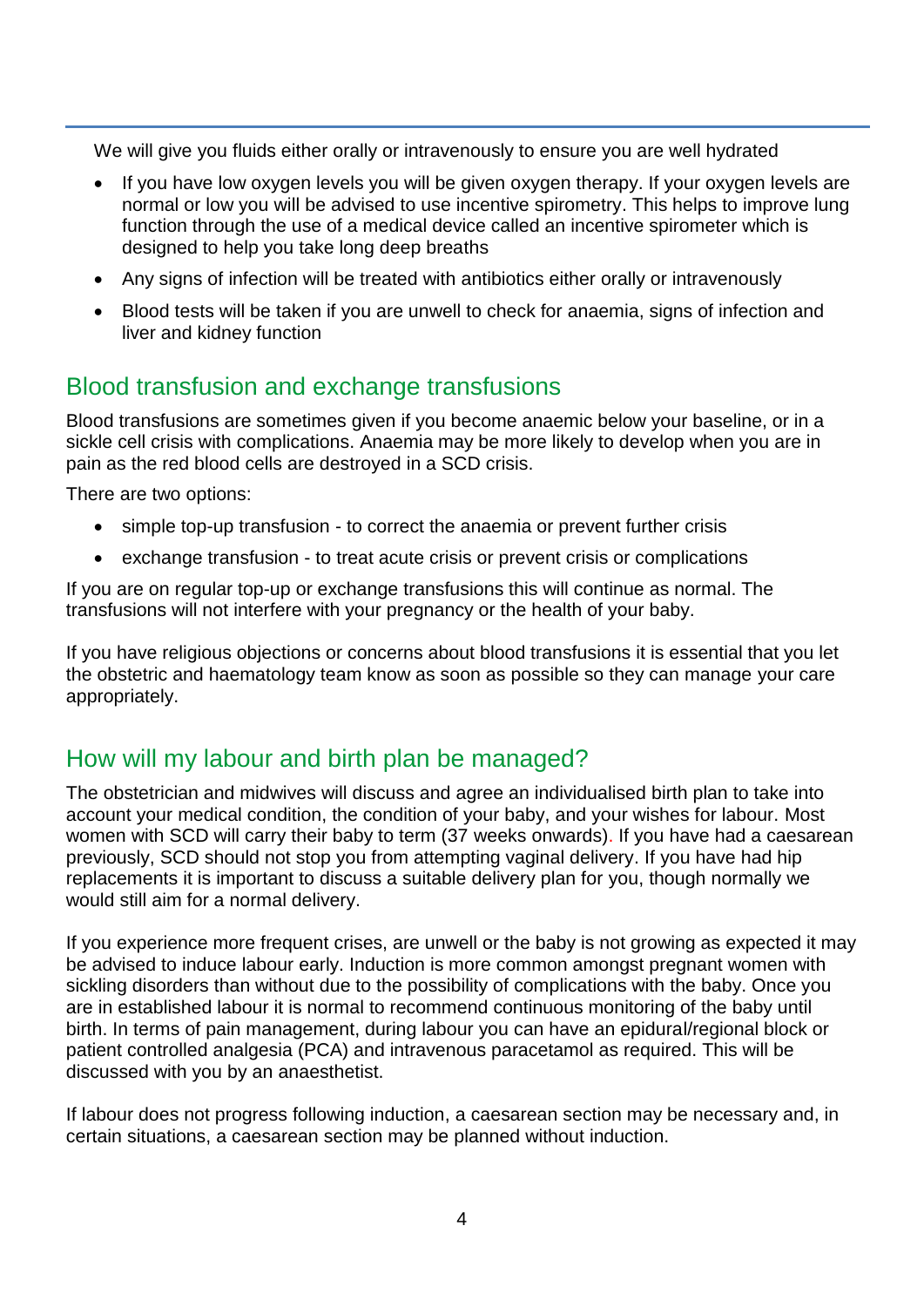If you have had a vaginal delivery and there are no complications you may be discharged within a few days of delivery. However, if you have had a caesarean section or experienced complications, depending on your clinical situation, you may be advised to stay longer in hospital to recover.

When you're discharged, your midwife and health visitor from your local area will visit you at home for monitoring and advice.

## Caring for yourself and your baby

If your baby is well and there are no complications they can stay with you in Queen Charlotte's & Chelsea Hospital and be discharged with you. It is not possible for you and your baby to be on Fraser Gamble ward or Weston ward post-delivery due to safeguarding and clinical issues.

If the baby was born earlier than expected or smaller than expected he/she may be admitted to the special care baby unit (SCBU) or neonatal intensive care unit (NICU). You will be encouraged to breastfeed your baby if not advised otherwise by clinical staff. If you have any concerns about breastfeeding please discuss these with your midwife, health visitor or obstetrician. The medicines given after birth are safe for breastfeeding with only very few exceptions. The doctors, midwives and pharmacists can answer any questions about breastfeeding and medicines.

Your baby will be checked after birth by a heal prick blood test to confirm the genetics i.e. if they may have sickle cell disease or be a carrier. If your baby does have SCD, he or she will be referred to the specialist paediatric haematology clinic at St Mary's Hospital. You and your baby will also be followed up by the community nurse specialist for further support and advice in your local area.

Many women are naturally anxious or stressed about how they are going to cope with pregnancy and a baby, particularly if their SCD condition has been severe, or if family or social support is limited. If you are worried for any reason please speak to your medical team, midwife, CNS and specialist social worker early on for advice about social support available to you. If you have psychological concerns about coping during and after pregnancy we can refer you to our clinical psychologist for counselling.

Contraceptive advice will be given at your postnatal clinic appointment and this will include the following leaflet: *Contraception advice for sickle cell disease patients*.

## Benefits and entitlements during and after pregnancy

For advice on your benefits and entitlements visit: [www.gov.uk/maternity-pay-leave](http://www.gov.uk/maternity-pay-leave)